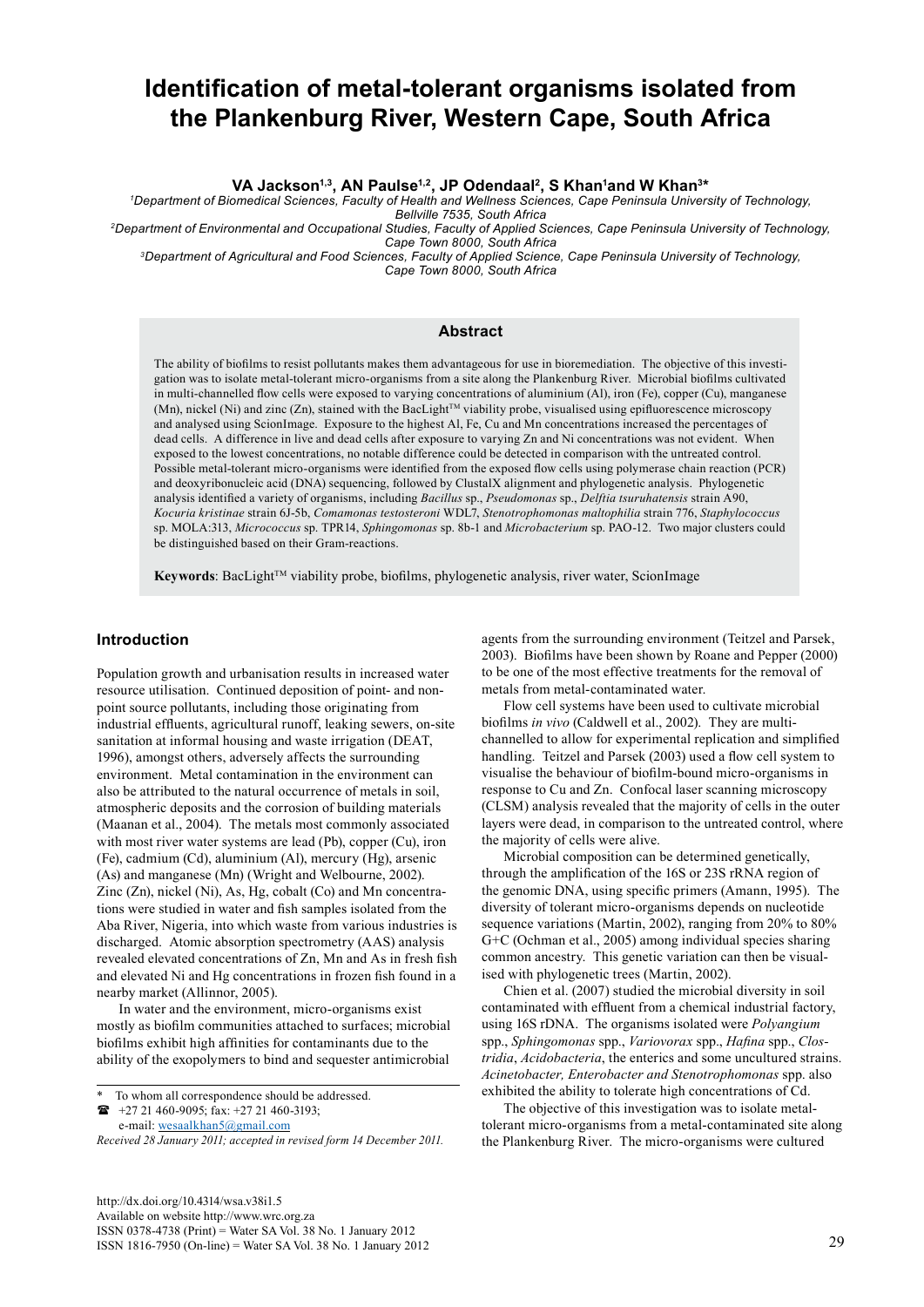

*Figure 1*

*Map of the Plankenburg River indicating the different sampling points: Site A – Agricultural farming and residential areas; Site B – closest point to informal settlement; Site C – Substation in industrial area and Site D – Industrial area at Adam Tas Bridge*

and isolated in flow cell systems after exposure to varying metal concentrations, identified using the polymerase chain reaction (PCR) technique and analysed phylogenetically.

# **Materials and methods**

#### **Site description**

A previous study identified 4 sampling sites along the Plankenburg River (Fig. 1) (Jackson et al., 2009). These sites

included Site A (Agricultural farming and residential areas) and Site B (Industrial area at Adam Tas Bridge). Results from this study showed that the highest concentrations of metals were recorded at Site C (Substation in the industrial area), which is why this particular site was selected to investigate the efficiency of the bioreactor systems to reduce metal concentrations in the river water. Ten litres of river water was collected from Site C (Fig. 1) in a 10  $\ell$  plastic container and transported at 4 $\rm ^{o}C$ .

#### **Metal concentrations in river water**

To determine the concentrations of Al, Cu, Fe, Mn, Ni and Zn in water, 5 mℓ samples were digested with 10 mℓ 55% nitric acid at 40°C for 60 min and then at 120°C for 180 min, using a Grant dry-block heater. A blank (control) of 10 mℓ 55% nitric acid was analysed along with the collected samples to check for possible contamination. The samples were cooled to room temperature, filtered with Whatman No. 6 filter paper into 20 mℓ volumetric flasks, made up to a volume of 20 mℓ with distilled water and subsequently filtered for a second time using 0.45 mm cellulose nitrate ultrafiltration membrane filters (Whatman) (Odendaal and Reinecke, 1999). Metal concentrations were determined using inductively coupled plasma atomic emission spectrometry (ICP-AES) analysis according to the procedure outlined in Saleh et al. (2000).

#### **Flow cell experiment**

Six multi-channelled (8 channels) flow cells were constructed from Perspex, a glass coverslip and silicone tubing. The flow channels were 5 mm wide, 30 mm long, 3 mm deep and a distance of 4 mm from the next channel. The glass coverslip (50 mm x 75 mm) was secured to the top of the flow cell with marine silicone glue and provided an attachment surface for the microbial growth. Silicone tubing (1.6 mm) was used for the flow through the respective channels from the reservoirs (influent – collected river water) to the outlet (effluent). After construction, the flow cells were sterilised with a solution of sodium hypochlorite and flushed with distilled water (Fig. 2). The collected river water was pumped through the flow cell systems, using a Watson Marlow peristaltic pump (205S) (Watson Marlow Limited, Cornwall, England), to ensure a constant flow rate at 2 r∙min-1. After a 3-week period, which allowed for maximum biofilm

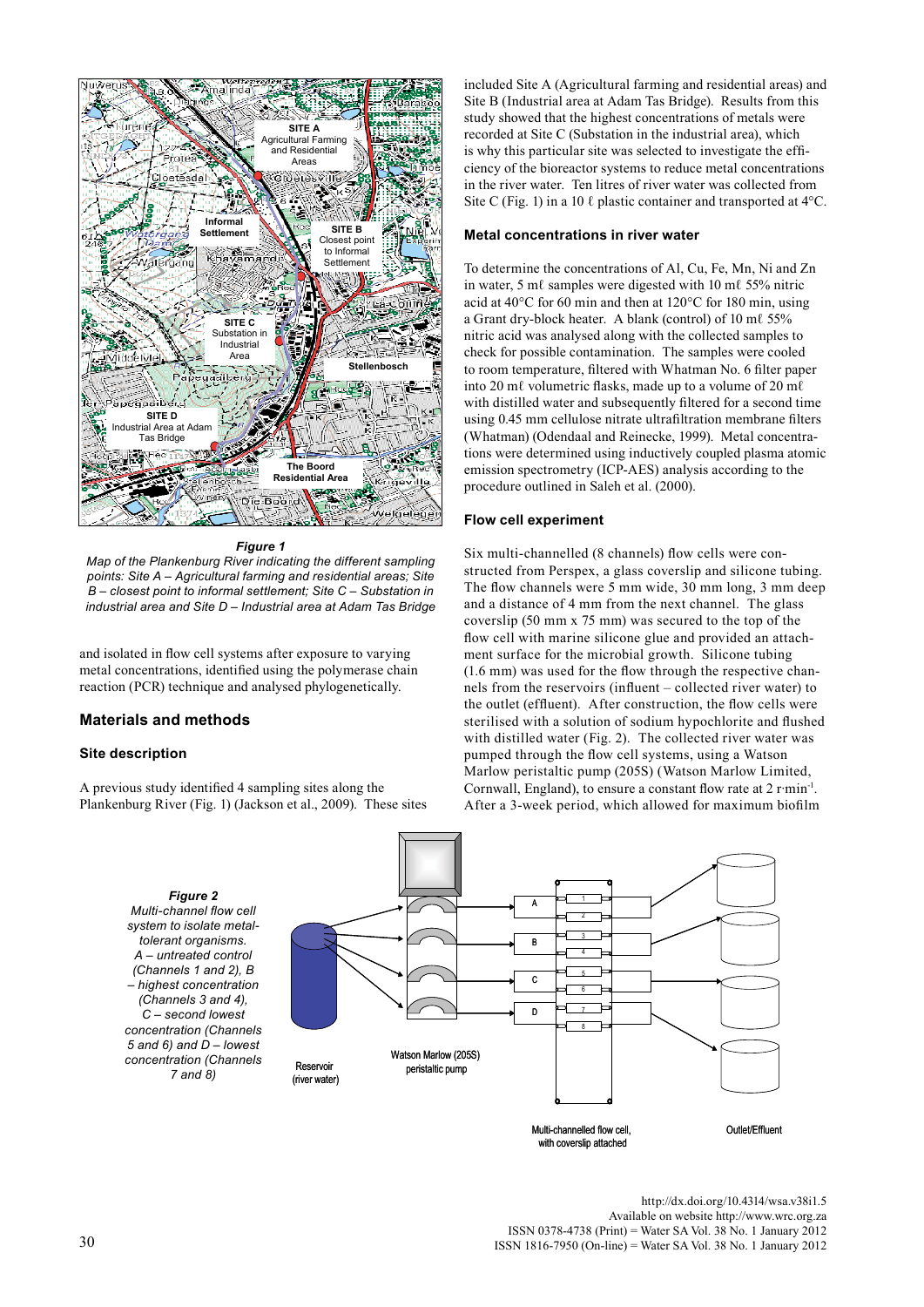| Table 1<br>Representation of the different concentrations of metals (AI, Cu, Fe, Mn, Ni and Zn)<br>to which the six respective flow cells channels were exposed |                                          |                                             |                                           |                                              |  |  |  |
|-----------------------------------------------------------------------------------------------------------------------------------------------------------------|------------------------------------------|---------------------------------------------|-------------------------------------------|----------------------------------------------|--|--|--|
| <b>Metals</b>                                                                                                                                                   | <b>Flow cell channels</b><br>one and two | <b>Flow cell channels</b><br>three and four | <b>Flow cell channels</b><br>five and six | <b>Flow cell channels</b><br>seven and eight |  |  |  |
| A <sup>1</sup>                                                                                                                                                  | Untreated control                        | 900 mg. $\ell^{-1}$                         | 500 mg. $\ell^{-1}$                       | 10 mg. $\ell^{-1}$                           |  |  |  |
| Cu                                                                                                                                                              | Untreated control                        | 10 mg. $\ell^{-1}$                          | 2.5 mg. $\ell^{-1}$                       | $0.5 \text{ mg} \cdot \ell^{-1}$             |  |  |  |
| Fe                                                                                                                                                              | Untreated control                        | 1000 mg. $\ell$ <sup>-1</sup>               | 500 mg. $\ell$ <sup>-1</sup>              | 10 mg. $\ell^{-1}$                           |  |  |  |
| Mn                                                                                                                                                              | Untreated control                        | $80 \text{ mg} \cdot \ell^{-1}$             | 15 mg. $\ell^{-1}$                        | 1.5 mg. $\ell^{-1}$                          |  |  |  |
| Ni                                                                                                                                                              | Untreated control                        | $20 \text{ mg} \cdot \ell^{-1}$             | 1 mg. $\ell$ <sup>-1</sup>                | $0.5 \text{ mg} \cdot \ell^{-1}$             |  |  |  |
| $Z_{n}$                                                                                                                                                         | Untreated control                        | 40 mg. $\ell^{-1}$                          | 1 mg. $\ell$ <sup>-1</sup>                | $0.5$ mg. $\ell^{-1}$                        |  |  |  |

growth, the channels were exposed to varying metal concentrations. Each flow cell was exposed to different concentrations of Al, Fe, Cu, Mn, Ni and Zn (Table 1), based on concentrations recorded during a previous study (Jackson et al., 2009). The first 2 channels of each flow cell were not exposed to any metals and served as the controls. Each flow cell channel was exposed to the respective metal concentrations for 6 h, while the peristaltic pump was switched off and the tubing was clamped.

# **Exposure to the BaclightTM viability probe**

After the 6-h metal exposure period, one of each channel spiked with the respective metal concentrations, as well as one of the unexposed control channels, was stained with the multifluor LIVE/DEAD Baclight $TM$  fluorescent viability probe (invitrogen – Molecular ProbesTM, Oregon, USA). The stain was prepared by mixing 4 µg∙ℓ-1 of the green fluorescing probe (SYTO 9) with 4  $\mu$ g⋅ℓ<sup>-1</sup> of the red fluorescing probe (propidium iodide) and 1 mℓ of distilled water. The probe was allowed to attach to the cell surfaces of the biofilm organisms for a period of 20 min. After the attachment period, the pump was switched on to remove any excess dye. The channels not exposed to the probe were flushed by turning the pump up to its maximum flow rate of 90 r∙min-1 in order to dislodge the attached biofilm growth. This microbial suspension was collected into individual 50 mℓ Schott bottles.

# **Microscopy and image analysis**

Epifluorescence microscopy was used in conjunction with the LIVE/DEAD BacLight™ probe (invitrogen – Molecular Probes<sup>TM</sup>, Oregon, USA) in order to provide total cell counts, using images based on the relative abundance of microorganisms (Boulos et al., 1999). The images were visualised and captured using the Zeiss Axiovert 200 motorised fluorescence microscope, which contains the Dapi, Alexa, Cy3, GFP and Cy5 laser lines. It is also equipped with a monochrome Zeiss Axiocam HR digital camera. The 100X, 1.4 NA oil immersion objective was used to visualise the biofilm, along with an argon laser exciting the fluorophores. Ten randomlycaptured images along the surfaces of the attached coverslip were obtained from each of the exposed channels using the Axiovision 4.6 Software Programme (Zeiss imaging systems), which was further used for viewing and simple image processing. Ten images were randomly captured along the surfaces of the coverslips and the percentage area covered by living and non-living biomass was determined using ScionImage Analysis (Scioncorp.com). These techniques were performed in duplicate and the results obtained were the averages of the replicates.

# **DNA extraction and agarose gel electrophoresis**

The flushed material, obtained from the unstained flow cell channels for each respective metal, was spread-plated onto nutrient agar plates and incubated at 37ºC for 2 days. Single colonies were then selected in order to isolate pure cultures and DNA was extracted using the High Pure PCR Template Preparation Kit, as per the manufacturer's instructions (Roche Diagnostics GmbH, Mannheim, Germany). Ten microlitres of the extracted DNA samples were electrophoretically analysed on a 0.8% molecular grade agarose gel containing 12 µℓ of 0.5 µg/mℓ ethidiumbromide (EtBr), using 1 x Tris-acetate- ethylenediamine tetraacetic acid (TAE) electrophoresis buffer at 90 V for 1 h.

# **Polymerase chain reaction (PCR)**

Amplification of target DNA by PCR was performed in a total reaction volume of 50  $\mu\ell$  containing 10 mM dNTP Mix (1 μ $\ell$ ), 25 mM MgCl<sub>2</sub> (3 μ $\ell$ ), 10X Taq Buffer with  $(NH_4)_2SO_4$  (5  $\mu$ l), 10  $\mu$ M forward (fDD2 -CCGGATCCGTCGACAGAGTTTGATCITGGCTCAG) (5 µℓ), 10 µM reverse (rPP2 - CCAAGCTTCTAGACGGITA-CCTTGTTACGACTT) (5 μl) (Rawlings, 1995), Taq DNA polymerase (1 μℓ) (5 μg⋅5 μℓ<sup>-1</sup>) (Fermentas Life Sciences, EU), 1 µℓ of a concentrated DNA sample and 29 µℓ sterile distilled water. The amplification process included an initial denaturation step of 94°C for 2 min, followed by 30 cycles of amplification (1 min at 94°C, 1 min at 57°C and 2 min at 72°C). This was followed by a final extension step of 72°C for 10 min. Ten microlitres of the subsequent PCR amplicons were then electrophoretically analysed on a 0.8% molecular grade agarose gel containing 12  $\mu\ell$  of 0.5  $\mu$ g⋅m $\ell$ <sup>-1</sup> EtBr, using 1 x TAE electrophoresis buffer at 100 V for 1 h, to determine whether amplification was successful.

# **Sequencing of 16S rRNA**

The amplified PCR products (1 200 bp) were purified using a High Pure PCR product purification kit, as per manufacturer's instructions (Roche Diagnostics GmbH, Mannheim, Germany). The concentrations of the DNA samples were determined using spectrophotometry and 15 μ $\ell$  of concentrated DNA (50 to 100 ng∙µℓ-1 depending on the length) samples were loaded onto 96-well microtitre plates, dried in a speed vac, with medium heat, for 30 to 60 min (depending on the volumes), and sent for sequencing. The sequencing lab used the Applied Biosystems Big Dye Terminator v3.1.

#### **Phylogenetic analysis**

The resultant sequences were identified with a similarity search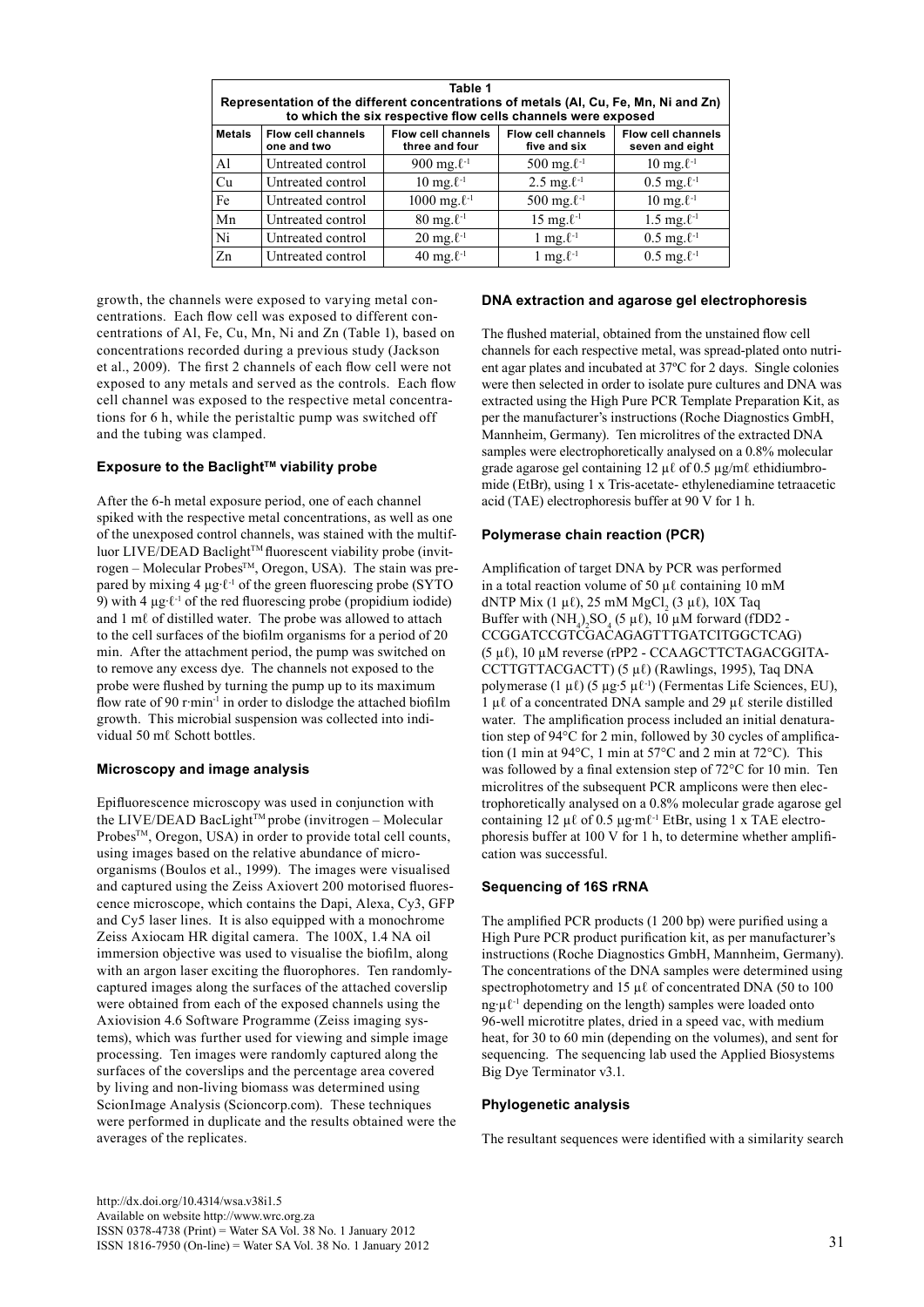| Table 2<br>Metal concentrations obtained in water of the<br><b>Plankenburg River compared to recommended safe</b><br>concentrations as stipulated by DWAF (1996) and the<br><b>CCME (2001)</b> |                                                                                              |                                                                                                      |                                                                                                 |  |  |  |
|------------------------------------------------------------------------------------------------------------------------------------------------------------------------------------------------|----------------------------------------------------------------------------------------------|------------------------------------------------------------------------------------------------------|-------------------------------------------------------------------------------------------------|--|--|--|
| Metal                                                                                                                                                                                          | Recommended<br>safe<br>concentrations<br>as stipulated<br>by DWAF (1996)<br>$(mg.\ell^{-1})$ | Environmental<br>quality<br>quidelines as<br>stipulated by<br><b>CCME (2001)</b><br>$(mg.\ell^{-1})$ | Mean meal<br>concentrations<br>obtained<br>in water (mg. $e^{\eta}$ )<br>(Plankenburg<br>River) |  |  |  |
| A1                                                                                                                                                                                             | $0.1 - 0.15$                                                                                 | $0.005 - 0.1$                                                                                        | 11.56                                                                                           |  |  |  |
| Cu                                                                                                                                                                                             | $0.002 - 0.012$                                                                              | $0.002 - 0.004$                                                                                      | 0.06                                                                                            |  |  |  |
| Fe                                                                                                                                                                                             | N/A                                                                                          | 0.3                                                                                                  | 12.2                                                                                            |  |  |  |
| Mn                                                                                                                                                                                             | 1.3                                                                                          | N/A                                                                                                  | 0.29                                                                                            |  |  |  |
| Ni                                                                                                                                                                                             | N/A                                                                                          | $0.025 - 0.15$                                                                                       | 0.17                                                                                            |  |  |  |
| Pb                                                                                                                                                                                             | N/A                                                                                          | $0.001 - 0.007$                                                                                      | 0                                                                                               |  |  |  |
| Zn                                                                                                                                                                                             | 0.036                                                                                        | 0.03                                                                                                 | 0.4                                                                                             |  |  |  |

using Blastn from the National Centre for Biotechnology Information (NCBI) (Altschul et al., 1997). Contiguous sequences were formed for the forward and reverse sequences of a particular organism, using the CAP3 Sequence Assembly Programme (Huang and Madan, 1999). The contiguous sequences were aligned with ClustalX (1.81) (Higgins and Sharpe, 1988) using default parameters and the BLOSUM matrix, which corrects for multiple base changes. There were 37 organisms isolated overall, but many of the isolates were identical, therefore the 13 representative organisms on the tree were used for phylogenetic analyses. An unrooted tree was constructed using the neighbour-joining program of Saitou and Nei (1987). Phylogenetic analysis was conducted using Molecular Evolutionary Genetics Analysis, Version 3.1 (MEGA version 3.1) (Kumar and Nei, 2004). To estimate the node reliability, bootstrap values were obtained from 1 000 randomlygenerated trees. Trees were visualised using MEGA version 3.1 (Kumar and Nei, 2004).

# **Results and discussion**

#### **Metal concentrations in river water**

Inductively coupled plasma atomic emission spectrometry (ICP-AES) was used to determine the initial concentrations of metals in the collected river water prior to the flow cell set-up. These concentrations were compared to the Department of Water Affairs and Forestry (DWAF) (1996) and the Canadian Council of the Ministers of the Environment (CCME) (2001) recommended guidelines (Table 2). The Al, Cu, Fe, Ni and Zn concentrations were 11.6 mg∙ℓ-1, 0.06 mg∙ℓ-1, 12.2 mg∙ℓ-1, 0.17 mg∙ℓ-1 and 0.4 mg∙ℓ-1, respectively (Table 2). These concentrations were above the recommended concentrations as stipulated by DWAF (1996) and the CCME (2001). The Mn concentration of 0.29 mg∙ℓ-1, was below the recommended concentration of 1.3 mg∙ℓ-1 (1996).

## **Flow cell experiment and image analysis**

Figures 3A, 4A, 5A, 6A, 7A and 8A represent the percentages of live and dead organisms (epifluorescence microscopy in conjunction with the ScionImage statistical programme) within the biofilm cultivated in the flow cells. In the graphs, the letter 'G' (green) indicates the live cells and the letter 'R' (red) the dead cells. Figures 3B, 4B, 5B, 6B, 7B and 8B are images captured (untreated control and images captured after exposure to the respective metal concentrations) using epifluorescence microscopy. The results recorded in the control channels (which were left unexposed) showed that the initial percentages of live cells, for all of the metals analysed, were higher than that of the dead cells.

The following percentages were recorded for the channels exposed to Al concentrations: 48.12% alive (G) and 43.21% dead (R) for the control channels;  $40.63\%$  (G) and  $47.68\%$  (R) for the highest concentration of 900 mg∙ℓ-1; 42.31% (G) and 44.52% (R) for 500 mg∙ℓ-1, and 43.38% (G) and 42.59% (R) when exposed to 10 mg⋅ℓ<sup>-1</sup> (Figs. 3A and 3B).

The percentages recorded for live and dead cells exposed to varying concentrations of Cu were: 44.02% (G) and 40.96%



[http://dx.doi.org/10.4314/wsa.v38i1.5](http://dx.doi.org/10.4314/wsa.v37i4.18) Available on website http://www.wrc.org.za<br>ISSN 0378-4738 (Print) = Water SA Vol. 38 No. 1 January 2012  $\frac{1}{22}$  ISSN 1816-7950 (On-line) = Water SA Vol. 38 No. 1 January 2012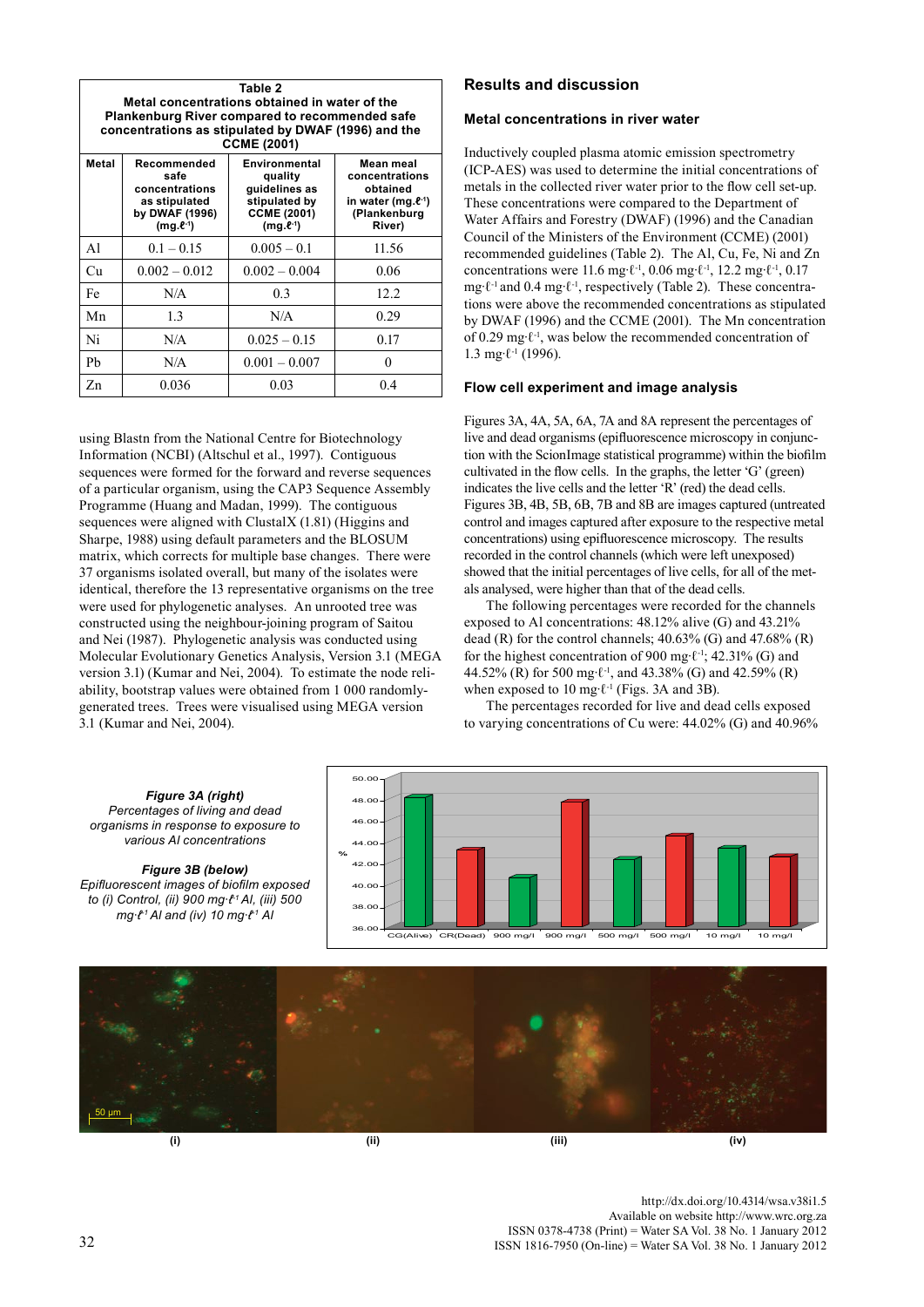



*Figure 5A (right) Represents the percentages of living and dead organisms in response to exposure to various Fe concentrations*

*Figure 5B (below) Epifluorescent images of biofilm exposed to (i) Control, (ii) 1 000 mg∙ℓ-1 Fe, (iii) 500 mg∙ℓ-1 Fe and (iv) 10 mg∙ℓ-1 Fe*





 $(R)$  in the control channel; 41.85%  $(G)$  and 44.67%  $(R)$  for the highest concentration of 10 mg⋅ $\ell$ <sup>-1</sup>; 40.86% (G) and 41.14% (R) for 1 mg⋅ $\ell$ <sup>-1</sup> and 41.66% (G) and 41.04% (R) when exposed to the lowest concentration of 0.5 mg⋅ $\ell$ <sup>-1</sup> (Figs. 4A and 4B).

For Fe, the ratio of live and dead cells in the untreated control was 46% live (G) and 40.88% dead (R). The percentages obtained when the channels were exposed to the highest Fe concentration of 1 000 mg⋅ $\ell$ <sup>-1</sup> was 41.66% (G) and 44.47% (R); when exposed to 500 mg⋅ $\ell$ <sup>-1</sup> the percentages were 42.96% (G) and 44.25% (R); and when exposed to the lowest concentration of 10 mg∙ℓ-1 the percentages recorded were 43.32% (G) and

#### 42.40% (R) (Figs. 5A and 5B).

The percentages of live and dead cells recorded after exposure to Mn in the untreated control were 43% (G) and 41.07% (R), respectively. Upon exposure to the highest concentration (80 mg∙ℓ-1), the number of live cells was 44.04% (G) and the number of dead cells was 50.23% (R). When exposed to the 2 lower concentrations of 15 mg∙ℓ-1 and 1.5 mg∙ℓ-1, the percentages of live and dead cells were 42.94% (G) and 43.39% (R) and 41.99% (G) and 41.18% (R), respectively (Figs. 6A and 6B).

The percentages of live and dead cells in the untreated flow cell control channels used to evaluate the various Ni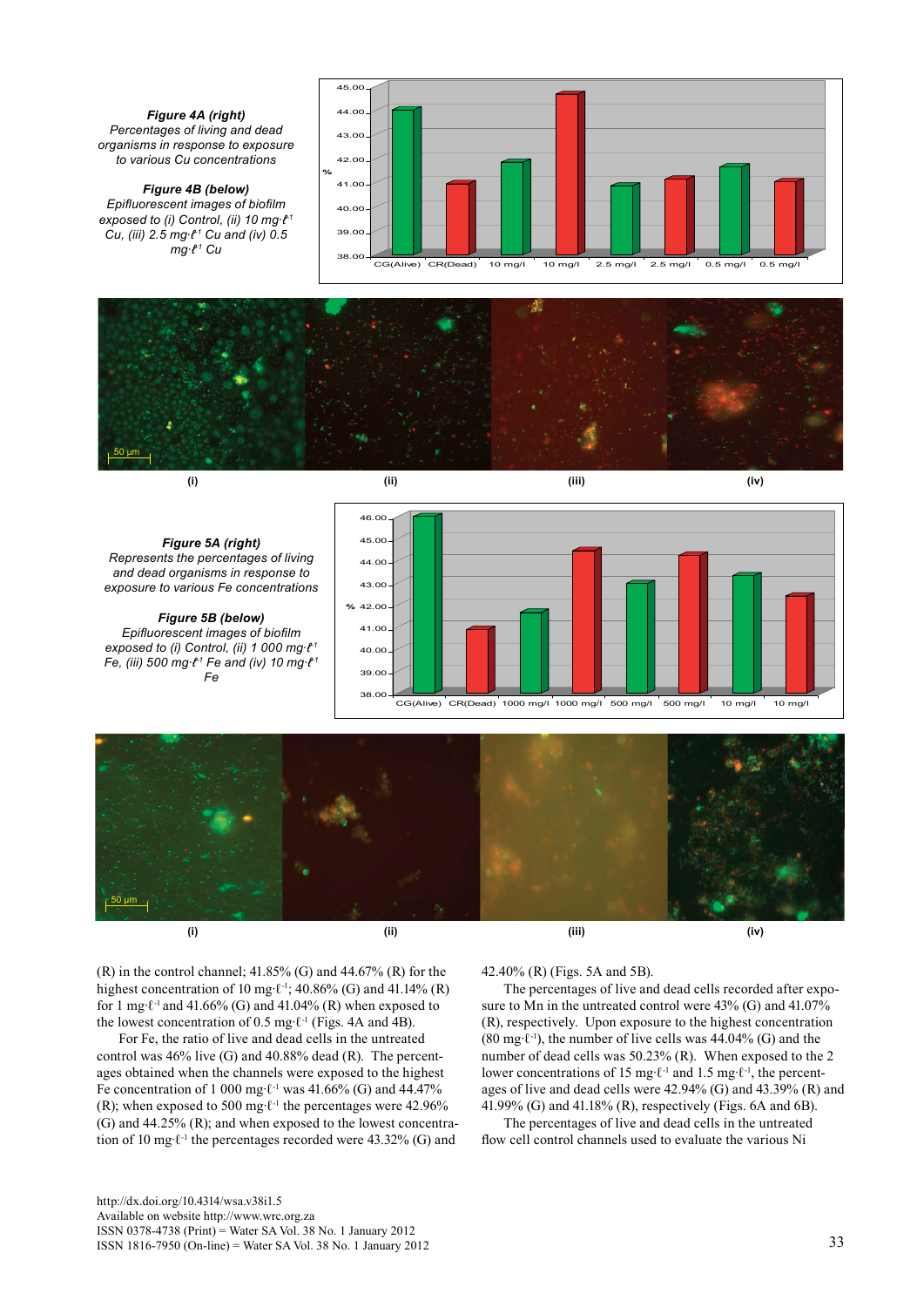

*Figure 6B (below) Epifluorescent images of biofilm exposed to (i) Control, (ii) 80 mg∙ℓ-1 Mn, (iii) 15 mg∙ℓ-1 Mn and (iv) 1.5 mg∙ℓ-1 Mn*









40.00 41.00  $42.00$ 43.00 44.00 45.00 46.00 47.00 48.00

**%**

*Figure 7A (right) Percentages of living and dead organisms in response to exposure to various Ni concentrations*

*Figure 7B (below) Epifluorescent images of biofilm exposed to (i) Control, (ii) 20 mg∙ℓ-1 Ni, (iii) 1 mg∙ℓ-1 Ni and (iv) 0.5 mg∙ℓ-1 Ni*



concentrations were 47.34% (G) and 44.27% (R), respectively. The percentages recorded in the channels exposed to the highest Ni concentration of 20 mg∙ℓ-1 were 43.68% (G) and 43.75% (R), while the percentages recorded when exposed to 1 mg⋅ $\ell$ <sup>-1</sup> were 44.91% (G) and 42.89% (R); when exposed to 0.5 mg⋅ $\ell$ <sup>-1</sup>, 41.49% of the cells were alive (G) and 40.95% of the cells were dead (R) (Figs. 7A and 7B).

The channels exposed to the varying Zn concentrations yielded the following results in the untreated control channel: 45.06% live cells (G) and 41.32% dead cells (R). The percentages recorded in the flow cell channels exposed to the highest Zn concentrations (40 mg⋅ $\ell$ <sup>-1</sup>) were 41.27% (G) and 41.82% (R), while the percentages recorded when exposed to 1 mg⋅ℓ<sup>-1</sup> were

41.37% (G) and 41.44% (R). The percentages recorded when exposed to 0.5 mg⋅ $\ell$ <sup>-1</sup> wrtr 42.58% (G) and 41.15% (R), respectively (Figs. 8A and 8B).

When compared to the untreated controls, the percentages obtained in the channels of the flow cells exposed to the highest concentrations of Al (900 mg⋅ℓ<sup>-1</sup>), Cu (10 mg⋅ℓ<sup>-1</sup>), Fe (1 000 mg∙ℓ-1) and Mn (80 mg∙ℓ-1) (Figs. 3A, 4A, 5A, 6A) showed an increase in the number of dead cells of 4.47%, 3.71%, 3.59% and 9.16%, respectively. When the channels were exposed to the lowest concentrations of 10 mg⋅ $\ell$ <sup>-1</sup> (Al), 0.5 mg⋅ $\ell$ <sup>-1</sup> (Cu), 1.5 mg∙ℓ-1 (Mn) and 0.5 mg∙ℓ-1 (Zn), the ratio of live to dead cells was similar to that of the untreated control. When exposed to the highest concentrations of Zn (40 mg⋅ $\ell$ <sup>-1</sup>) and Ni (20 mg⋅ $\ell$ <sup>-1</sup>)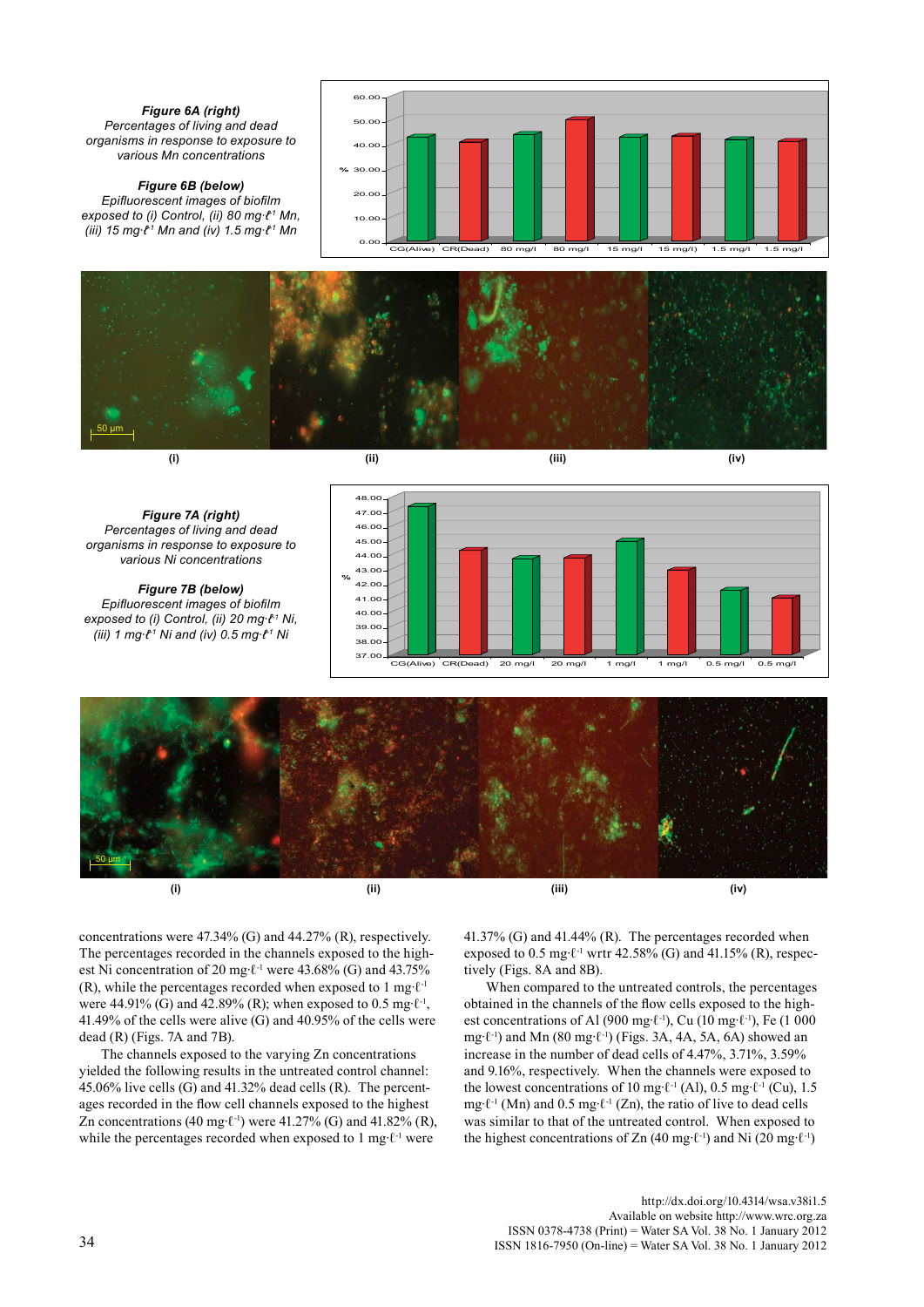*Figure 8A (right) Percentages of living and dead organisms in response to exposure to various Zn concentrations*

*Figure 8B (below) Epifluorescent images of biofilm exposed* 

39.00 40.0 41.00 42.00 43.00 44.00  $45.00$ **%**  $CG(Alive)$   $CR(Dead)$   $40$  mg/l  $'$   $40$  mg/l  $'$  1 mg/l  $'$  1 mg/l  $'$  0.5 mg/l  $'$  0.5 mg/l



46.00





1 2 3 4 5 6 7 8 9 10 11 12 13 14 15 16 17 18 19 20



no significant differences between the live and dead cell percentages were observed, as the percentages of dead cells only decreased by 0.52% and 0.5%, respectively (Figs. 7A and 8A). In a previous study, conducted by Bhadra et al. (2007), high concentrations of metals (Zn and Ni) in the river water affected the numbers of Zn- and Ni-resistant bacteria; the higher metal concentrations resulted in an increase in resistance mechanisms of the isolates. Table 2 presents the metal concentrations recorded in the water samples. The initial Zn concentration in the river water prior to treatment was 0.4 mg∙ℓ-1, which was significantly higher ( $p < 0.05$ ) than the recommended guidelines of 0.036 mg∙ℓ-1 (DWAF, 1996) and 0.03 mg∙ℓ-1 (CCME, 2001). The initial Ni concentration in the river water prior to treatment was 0.17 mg⋅ $\ell$ <sup>-1</sup>, which was significantly higher ( $p$  < 0.05) than the recommended guideline of 0.025 mg⋅ $\ell$ <sup>-1</sup> to 0.15 mg⋅ $\ell$ <sup>-1</sup> (CCME, 2001).

In the case of exposure of the respective flow cell channels to the highest Al and Fe concentrations, Figs. 3B and 5B show that the organisms tended to clump together in response to the metal exposure. The ability of extracellular polymeric substances to bind metals and pollutants also contributes to the clumping of cells (McMlean et al., 1990). Previous research performed by Teitzel and Parsek (2003) showed that cells at the biofilm-bulk liquid interface were exposed to the high

[http://dx.doi.org/10.4314/wsa.v38i1.5](http://dx.doi.org/10.4314/wsa.v37i4.18) Available on website http://www.wrc.org.za ISSN 0378-4738 (Print) = Water SA Vol. 38 No. 1 January 2012 ISSN 1816-7950 (On-line) = Water SA Vol. 38 No. 1 January 2012 35

concentrations of various metals. According to Harrison et al. (2007), metabolic gradients in solid-surface-attached biofilms can result in the non-uniform distribution of extracellular pH, which in turn restricts the microbial growth rates in certain portions of the biofilm. The differences created by metabolic gradients and extracellular pHs contribute to the varying physiological states of the organisms within the biofilm; because the zones closest to the substratum are anoxic, the growth rates of organisms in these zones are slow and they are therefore more resistant to metals. The 2 fluorophores used (SYTO 9 and Propidium Iodide) stain the living cells green and the dead cells red, respectively. When the cells fluoresce yellow, it means that the 2 images are superimposed and it is impossible to distinguish live cells from dead cells (Figs. 3B to 8B). Teitzel and Parsek (2003) also reported that, in minimal media with short exposure times, biofilms have a demonstrable resistance to the heavy metals  $Cu^{2+}$ ,  $Zn^{2+}$  and  $Pb^{2+}$ .

## **Polymerase chain reaction (PCR) and sequencing of 16SrRNA**

Table 3 represents the names of organisms isolated from the flow cells after exposure to varying metal concentrations. An agarose gel electrophoresis photograph showing selective results of the PCR fragments (1 200 bp) is presented in Fig. 9. Figure 9 clearly shows that the 1 200 bp PCR amplicon was routinely amplified. Overall, 37 organisms were isolated, but many of the isolates were identical; therefore, only 13 organisms were used in the construction of the phylogenetic tree.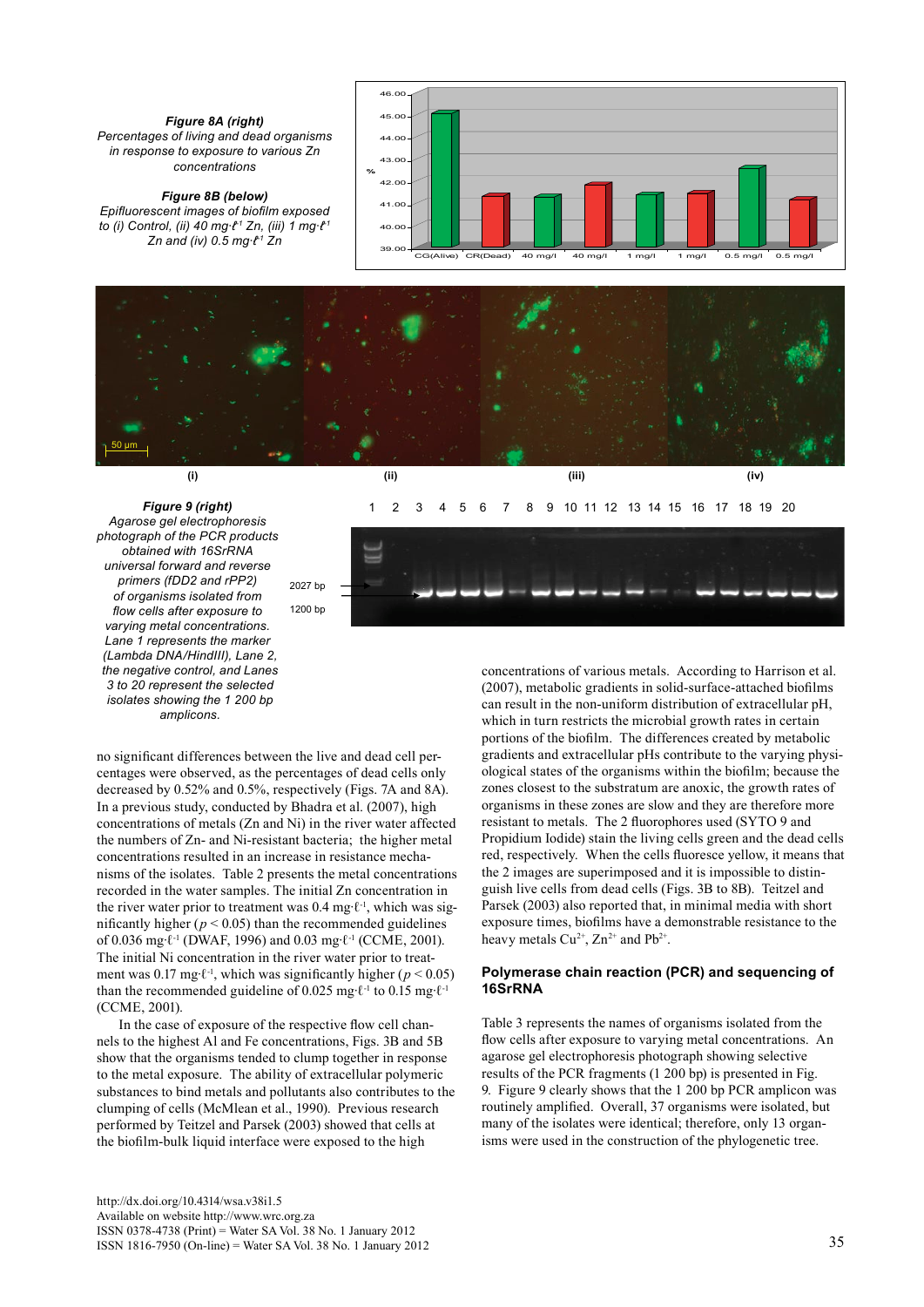| Table 3<br>Table of 13 isolates, their names presented on the phylogenetic tree and accession numbers |                                         |                |  |  |  |  |
|-------------------------------------------------------------------------------------------------------|-----------------------------------------|----------------|--|--|--|--|
| Name presented on tree                                                                                | Organism                                | Accession #    |  |  |  |  |
| 12A 10 Pseudomonas sp.                                                                                | Pseudomonas sp. 12A 10                  | gb AY689075.1  |  |  |  |  |
| TC222 P. fluorescens isolate                                                                          | Pseudomonas fluorescens isolate TC222   | dbj AB238774.1 |  |  |  |  |
| 12A Pseudomonas sp.                                                                                   | Pseudomonas sp. 12A                     | gb AY689075.1  |  |  |  |  |
| A90 D. tsuruhatensis st                                                                               | Delftia tsuruhatensis strain A90        | gb EF421404.1  |  |  |  |  |
| RRLJSMAR P. beteli st                                                                                 | Pseudomonas beteli strain RRLJ SMAR     | gb DO299947.1  |  |  |  |  |
| 776 S. maltophilia st                                                                                 | Stenotrophomonas maltophilia strain 776 | gb EU430096.1  |  |  |  |  |
| 8b-1 Sphingomonas sp.                                                                                 | Sphingomonas sp. 8b-1                   | gb DQ378211.1  |  |  |  |  |
| WDL7 C. testosteroni                                                                                  | Comamonas testosteroni WDL7             | AF538929       |  |  |  |  |
| ZH6 Bacillus sp.                                                                                      | <i>Bacillus</i> sp. ZH6                 | gb EU236752.1  |  |  |  |  |
| MOLA 313 Staphylococcus sp.                                                                           | Staphylococcus sp. MOLA:313             | emb AM945546.1 |  |  |  |  |
| PAO-12 Microbacterium sp.                                                                             | Microbacterium sp. PAO-12               | gb EF514877.1  |  |  |  |  |
| TPR1 Micrococcus sp.                                                                                  | Micrococcus sp. TPR14                   | gb EU373424.1  |  |  |  |  |
| $6J-5bK$ . kristinae st                                                                               | <i>Kocuria kristinae</i> strain 6J-5b   | gb EU379300.1  |  |  |  |  |



#### *Figure 10*

*An unrooted phylogenetic tree of organisms isolated from flow cells after exposure to varying metal concentrations. The tree of 13 isolates was formed using the neighbour-joining algorithm of ClustalX. Bootstrap values are shown at the nodes.*

The phylogeny of the 13 representative organisms in GenBank (www.ncbi.nlm.nih/gov/Genban/submit.html) were analysed using the neighbour-joining algorithm in ClustalX (Fig. 10). The tree was aligned to determine evolutionary relatedness between the various isolates.

#### **Phylogenetic analysis**

Most of the isolates from all of the channels were identified as *Staphylococcus* sp. MOLA:313, *Delftia tsuruhatensis* strain A90, *Pseudomonas fluorescens* isolate TC222, *Pseudomonas beteli* strain RRLJ SMAR, *Bacillus* sp. ZH6 and *Stenotrophomonas maltophilia* strain 776. Two major clusters could be distinguished from the tree (Fig. 10) based on their Gram-reaction. From the phylogenetic tree it could be seen that the Gram-negative organisms, *Proteobacteria* (*Pseudomonas* sp., and *Stenotrophomonas* sp.) clustered together, whereas the Gram-positive organisms, low and high G + C Gram-positives (*Bacillus* sp., *Micrococcus* sp. and *Microbacterium* sp.), clustered together. In the first cluster, 2 clades could clearly be distinguished; the first clade consisted of *Pseudomonas* sp. and the second clade of a *Pseudomonas* sp. and a *Stenotrophomonas* sp. The isolates, *Delftia tsuruhatensis* st. A90 and *Sphingomonas* sp. 8b-1, were rooted to Clades 1 and 2, but, judging by the length of the nodes, did not seem to belong to any of the groups. In the second cluster, 2 distinct clades could be distinguished. The first clade consisted of WDL7 *Comamonas testosterone*, ZH6 *Bacillus* sp. and MOLA 313 *Staphylococcus* sp. The second clade consisted of TPR1 *Micrococcus* sp., 6J-5b *Kocuria kristinae* st and PAO-12 *Microbacterium* sp.

In previous research it was shown that several Grampositive (*Arthrobacter* sp. and *Corynebacterium* sp.) and Gram-negative (*Alcaligenes* sp.) organisms were shown to be resistant to Pb, Hg, Cd, Cu, Co and Zn (Trajanovska et al., 1997), which could be correlated with the results obtained in the present study. The major difference between the 2 clusters was that the Gram-positive organisms, *Staphylococcus* MOLA:313, *Micrococcus* sp. TPR1 and *Kocuria kristinae* st. 6J-5b, were resistant to Mn (Fig. 10 and Table 4), and that the clade consisting of the *Pseudomonas* sp. all exhibited tolerance to Ni exposure. Table 4 represents the organisms isolated from the different flow cells after exposure to the varying metal concentrations. The organisms in the table below were present after exposure to Al, Cu, Fe, Mn, Ni and Zn concentrations and were presumed to be metal-tolerant organisms. Organisms such as *Comamonas testosteroni* WDL7, *Microbacterium* sp. PAO-12, *Sphingomonas* sp. 8b-1, *Kocuria kristinae* strain 6J-5b and *Micrococcus* sp. TPR14 exhibited tolerance to specific metals, which included Cu, Ni, Zn and Mn, respectively (Table 4). The other isolates showed resistance to a range of different metals.

In a previous study by Bhadra et al. (2007), *Pseudomonas, Bacillus, Moraxella, Enterobacter, Serratia, Morganella* and *Acinetobacter* species were used to study Ni and Zn resistance, as these organisms possess inducible Ni- or Zn-resistance genetic systems. Their results indicated that the Ni and Zn resistance was induced at concentrations as low as  $0.3 \text{ mg} \cdot \ell^{-1}$ Zn2+ for Ni resistance in *Pseudomonas* sp. and Zn resistance was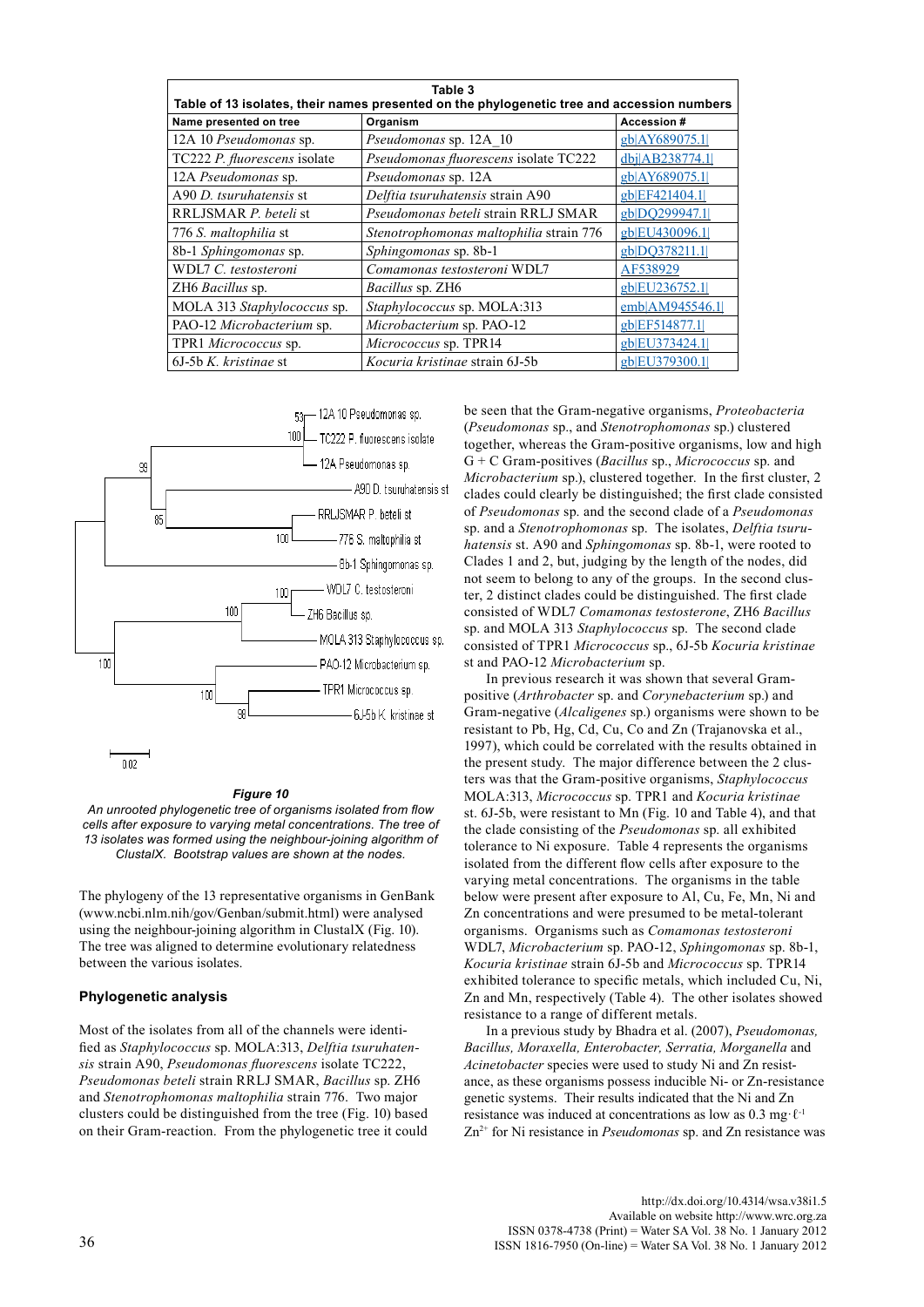| Table 4<br>Isolated organisms and the metals to which they were exposed   |                    |  |  |  |
|---------------------------------------------------------------------------|--------------------|--|--|--|
| <b>Microorganisms</b>                                                     | <b>Metals</b>      |  |  |  |
| Comamonas testosteroni WDL7                                               | Cu                 |  |  |  |
| Microbacterium sp. PAO-12                                                 | Ni                 |  |  |  |
| Sphingomonas sp. 8b-1                                                     | Zn                 |  |  |  |
| Kocuria kristinae strain 6J-5b                                            | Mn                 |  |  |  |
| Micrococcus sp. TPR14                                                     | Mn                 |  |  |  |
| Pseudomonas beteli strain RRLJ SMAR, Pseudomonas sp. 12A,                 | Cu, Ni             |  |  |  |
| Pseudomonas fluorescens isolate TC222, Pseudomonas sp. 12 <sup>A</sup> 10 |                    |  |  |  |
| Delftia tsuruhatensis strain A90                                          | Ni, Cu             |  |  |  |
| Bacillus sp. ZH6                                                          | Zn, Ni, Al, Fe     |  |  |  |
| Staphylococcus sp. MOLA:313                                               | Zn, Mn, Al, Fe     |  |  |  |
| Stenotrophomonas maltophilia strain 776                                   | Zn, Ni, Cu, Al, Fe |  |  |  |

inducible by a concentration as low as 0.25 mg· $\ell^{-1} Zn^{2+}$ .

The clusters also contained more Gram-negative than Gram-positive organisms (Fig. 10). Yilmaz (2004) and others have suggested that Gram-negative organisms predominate in metal-polluted environments, and also showed that it was reasonable to expect a certain degree of overlap between Grampositive and Gram-negative bacteria, as some of these species are resistant to the same metals.

After the metals bind to the organism, they must either cross the cell wall of the Gram-positive organism or the outer membrane of the Gram-negative organism. Studies on Cu-, Cd-, Zn-, Cr-, Ni- and As-resistant bacteria have identified metal resistance genes located on the plasmid which can be induced in the presence of the particular metal (Trajanovska et al., 1997).

*Bacillus*, *Pseudomonas*, *Xanthomonas*, *Stenotrophomonas*, *Sphingomonas* sp. and *Janthinobacterium lividum*, were shown to display resistance to Zn, *Bacillus* sp. was shown to be resistant to Cu, while *Variovorax* sp. was shown to be resistant to silver (Ag), Zn and Cu (Piotrowska-Seget et al., 2005). In the present study, isolates such as *Comamonas testosteroni* WDL7 showed resistance to Cu, *Kocuria kristinae* strain 6J-5b showed resistance to Mn, and *Bacillus* sp. ZH6, *Stenotrophomonas maltophilia* strain 776 and *Staphylococcus* sp. MOLA:313 all showed resistance to Al, Fe and Zn (Table 4).

Piotrowska-Seget et al. (2005) studied metal-tolerant bacteria occurring in heavily-polluted soil and mine spoil in Katowice, Poland. The authors performed minimum inhibitory concentration studies to determine the resistance mechanisms of the different bacterial isolates. They found that *Pseudomonas gladioli* was resistant to Zn and Cu concentrations of 10 mM and 5 mM, respectively. In the present study the isolate *Pseudomonas beteli* str. RRLJSMAR showed resistance to Cu concentrations. Another study, conducted by Chien et al. (2007), evaluated the bacterial diversity in soil in order to determine bacterial response to media amended with Cd, Cr, Ni, Zn, Pb, and Cu. *Stenotrophomonas* sp., isolated from a site contaminated with high concentrations of Cd  $(3 \text{ mg} \cdot \text{kg}^{-1})$  and Cr  $(115 \text{ mg} \cdot \text{kg}^{-1})$ , was able to grow on media containing Cd concentrations of up to 4 mM, and was also able to remove up to 80% dissolved ions upon completion of the stationary growth phase. In addition it was also able to resist other metals, such as, Cu, Cr, Ni, Pb and Zn, at levels of more than 2 mM Chien et al. (2007).

Three *Bacillus* isolates (*B. cereus, B. megaterium and B. sphaericus*), recovered from a uranium waste pile in Germany, were evaluated for their ability to accumulate metals, including Al, Cd, Cu, Fe, Mn, Ni, Pb, and Zn, amongst others.

Results revealed that the *Bacillus* sp. were able to accumulate large amounts of Pb, Cd, Cu, Al, Mn, Ni and Zn (Selenska-Pobell et al., 2006).

Yilmaz (2004) showed that *Bacillus circulans* could tolerate high concentrations of Cu, Mn, Ni, Zn, Co and Cd, and that the increased metal resistance resulted in a decrease in bacterial growth. The present study showed that different microorganisms with the ability to resist varying concentrations of metals were isolated from the treated flow cells following metal exposure. Isolates, such as *Pseudomonas* sp., *Bacillus* sp. and *Staphylococcus* sp., were shown to be tolerant to a wider range of metals (Cu, Mn, Ni, Zn, Al and Fe), while others, such as *Comamonas testosteroni* WDL7 and *Kocuria kristinae* strain 6J-5b, showed resistance to only Cu and Mn, respectively. These organisms can thus potentially be employed for future use in remediation processes.

## **Conclusions**

- With the exception of Mn, the initial metal concentrations recorded in the water samples were above the recommended concentrations as stipulated by DWAF (1996) and the CCME (2001).
- Based on ScionImage analysis, no significant differences between the percentages of live and dead cells could be observed when the flow cell channels were exposed to the lowest concentrations of 10 mg. $\ell$ <sup>-1</sup> (Al), 0.5 mg. $\ell$ <sup>-1</sup> (Cu), 1.5 mg. $\ell$ <sup>-1</sup> (Mn) and 0.5 mg. $\ell$ <sup>-1</sup> (Zn).
- In addition, the ratio of live to dead cells in the flow cell channels exposed to the lowest metal concentration was similar to that recorded in the untreated control.
- The highest percentage of dead cells was recorded in the flow cell channels exposed to the highest metal concentrations (Al (900 mg. $\ell$ <sup>-1</sup>), Fe (1000 mg. $\ell$ <sup>-1</sup>), Cu (10 mg. $\ell$ <sup>-1</sup>) and Mn  $(80 \text{ mg} \cdot \ell^{-1})$ ).
- The percentages of dead cells recorded did not differ significantly from the percentages of live cells after exposure to the highest concentrations of Zn  $(40 \text{ mg} \cdot \text{C}^{-1})$  and Ni  $(20 \text{ g} \cdot \text{C}^{-1})$  $mg.\ell^{-1}$ ).
- The phylogenetic tree showed that the organisms isolated from the flow cell experiment after exposure to various metal concentrations were diverse.
- Some of the isolates were isolated from channels exposed to various metals and exhibited multiple metal resistance, while others were only isolated from specific metal channels and therefore showed resistance to specific metals.